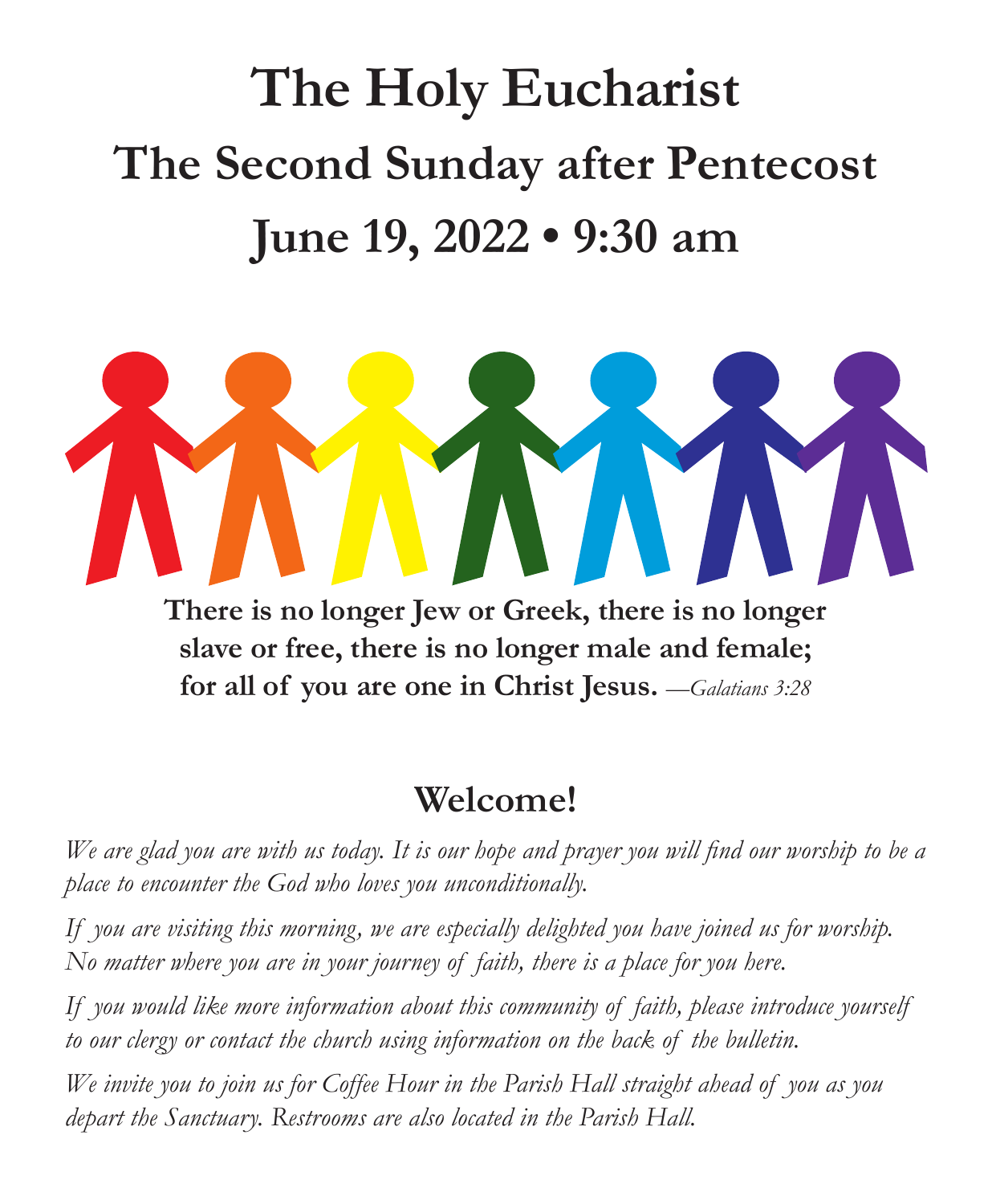# **The Word of the Lord**

#### **Prelude**

As the Deer Nystrom/Wagner



Then bless his holy Name, 6 whose grace hath made thee whole, whose loving-kindness crowns thy days: O bless the Lord, my soul!

#### **The Opening Acclamation**

*Celebrant* Blessed be God: Father, Son, and Holy Spirit.

*People* **And blessed be God's kingdom, now and for ever. Amen.**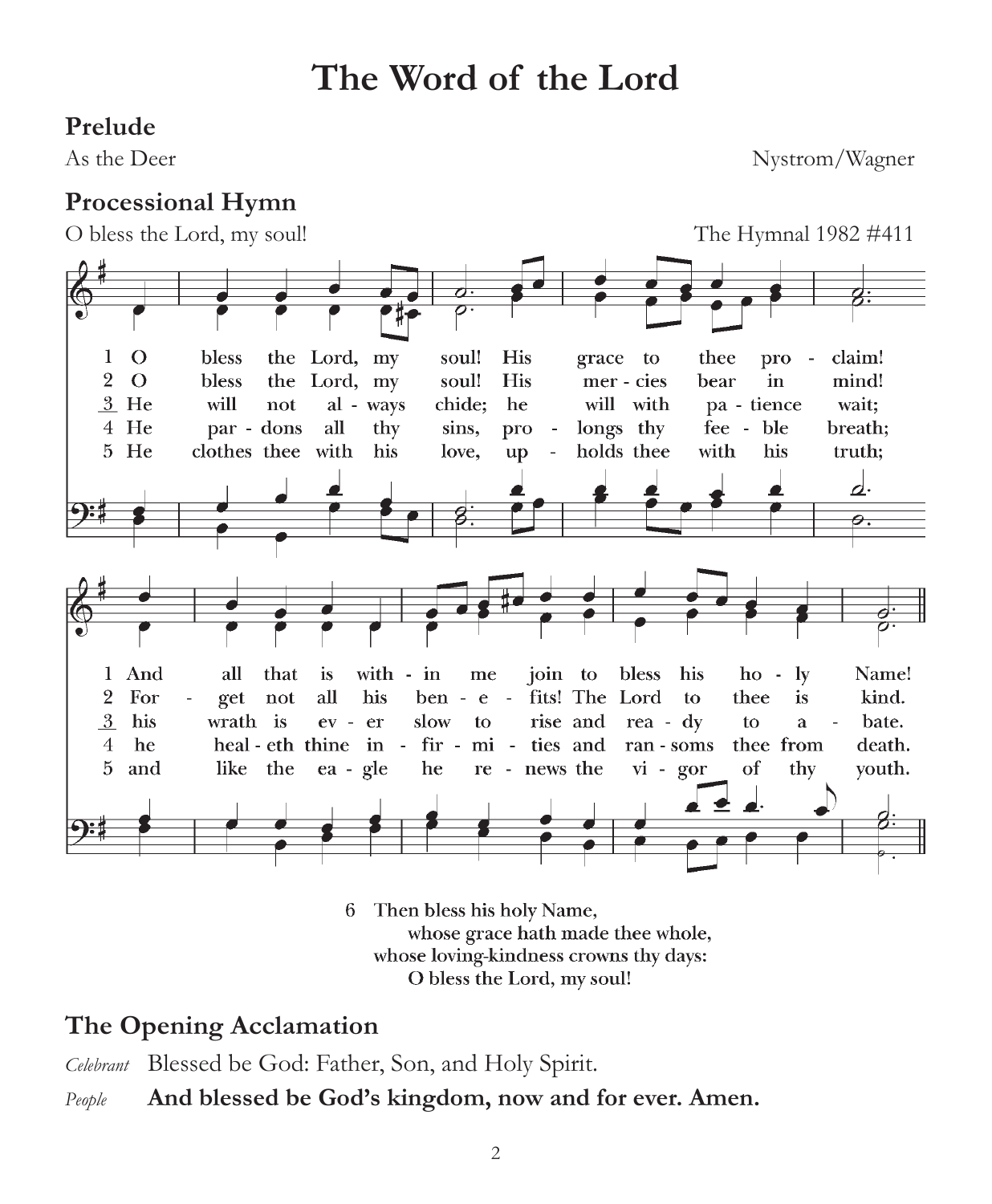#### **The Collect for Purity**

*Celebrant* Almighty God, to you all hearts are open, all desires known, and from you no secrets are hid: Cleanse the thoughts of our hearts by the inspiration of your Holy Spirit, that we may perfectly love you, and worthily magnify your holy Name; through Christ our Lord.

*People* **Amen.**

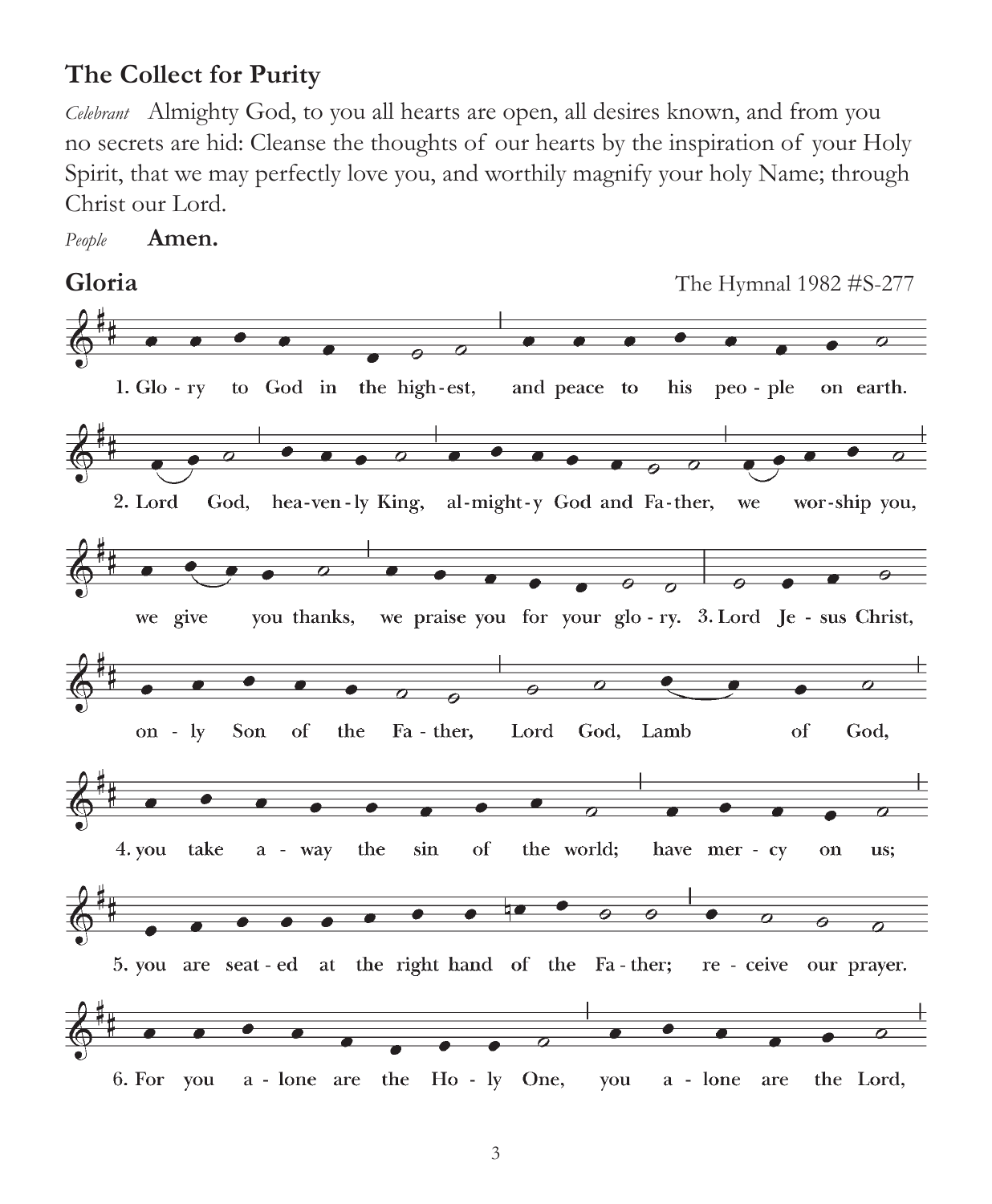

#### **The Collect of the Day**

*Celebrant* The Lord be with you.

#### *People* **And also with you.**

*Celebrant* Let us pray.

O Lord, make us have perpetual love and reverence for your holy Name, for you never fail to help and govern those whom you have set upon the sure foundation of your loving-kindness; through Jesus Christ our Lord, who lives and reigns with you and the Holy Spirit, one God, for ever and ever. **Amen.**

*Please be seated.* 

#### **The First Reading 1 Kings 19:1-15a**

*Leader* A reading from the First Book of Kings.

Ahab told Jezebel all that Elijah had done, and how he had killed all the prophets with the sword. Then Jezebel sent a messenger to Elijah, saying, "So may the gods do to me, and more also, if I do not make your life like the life of one of them by this time tomorrow." Then he was afraid; he got up and fled for his life, and came to Beersheba, which belongs to Judah; he left his servant there.

But he himself went a day's journey into the wilderness, and came and sat down under a solitary broom tree. He asked that he might die: "It is enough; now, O Lord, take away my life, for I am no better than my ancestors." Then he lay down under the broom tree and fell asleep. Suddenly an angel touched him and said to him, "Get up and eat." He looked, and there at his head was a cake baked on hot stones, and a jar of water. He ate and drank, and lay down again. The angel of the Lord came a second time, touched him, and said, "Get up and eat, otherwise the journey will be too much for you." He got up, and ate and drank; then he went in the strength of that food forty days and forty nights to Horeb the mount of God. At that place he came to a cave, and spent the night there.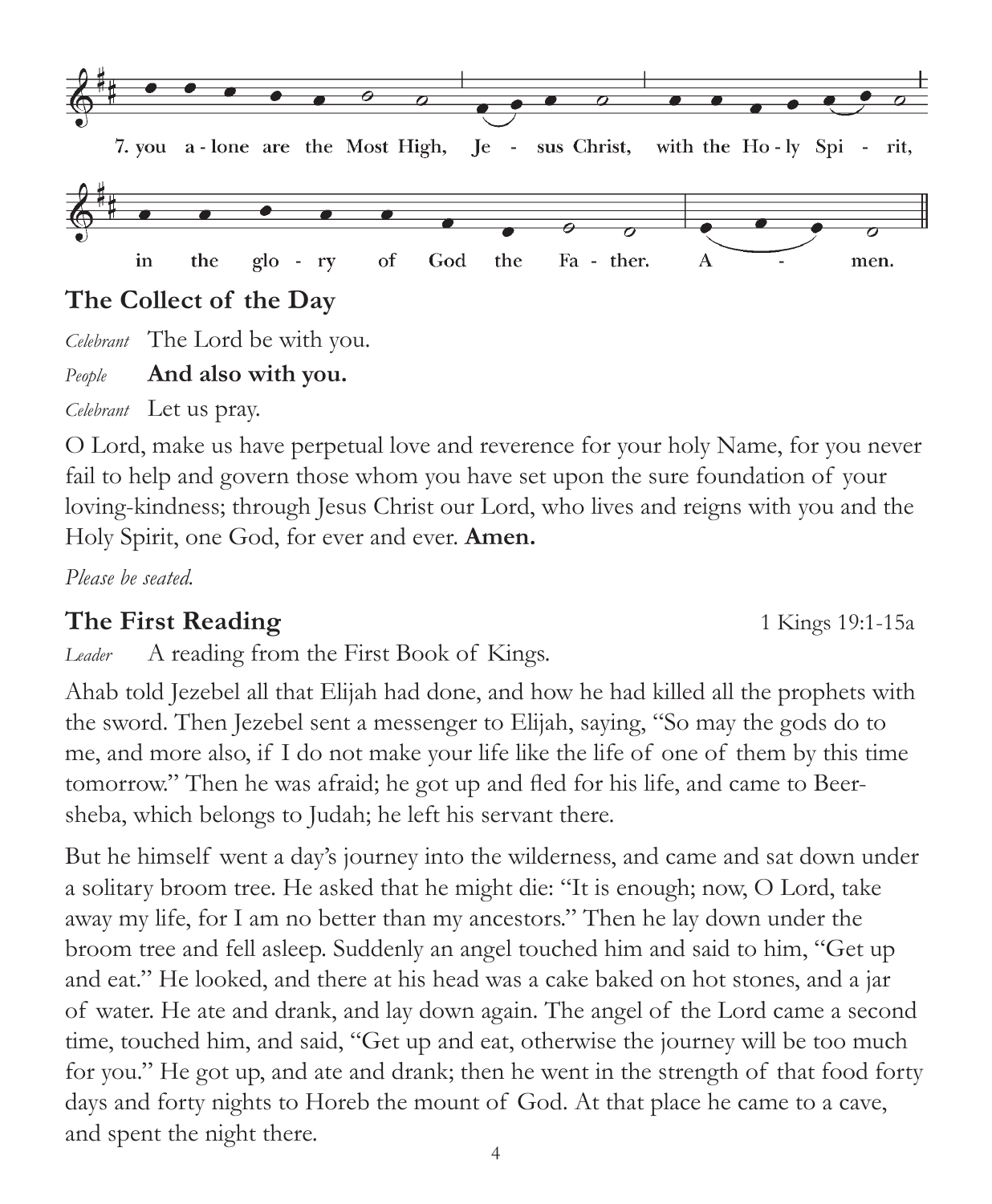Then the word of the Lord came to him, saying, "What are you doing here, Elijah?" He answered, "I have been very zealous for the Lord, the God of hosts; for the Israelites have forsaken your covenant, thrown down your altars, and killed your prophets with the sword. I alone am left, and they are seeking my life, to take it away."

He said, "Go out and stand on the mountain before the Lord, for the Lord is about to pass by." Now there was a great wind, so strong that it was splitting mountains and breaking rocks in pieces before the Lord, but the Lord was not in the wind; and after the wind an earthquake, but the Lord was not in the earthquake; and after the earthquake a fire, but the Lord was not in the fire; and after the fire a sound of sheer silence. When Elijah heard it, he wrapped his face in his mantle and went out and stood at the entrance of the cave. Then there came a voice to him that said, "What are you doing here, Elijah?" He answered, "I have been very zealous for the Lord, the God of hosts; for the Israelites have forsaken your covenant, thrown down your altars, and killed your prophets with the sword. I alone am left, and they are seeking my life, to take it away." Then the Lord said to him, "Go, return on your way to the wilderness of Damascus."

*Leader* The Word of the Lord.

*People* **Thanks be to God.**

#### **Psalm 42**

<sup>1</sup> As the deer longs for the water-brooks,  $*$ so longs my soul for you, O God.

<sup>2</sup> My soul is athirst for God, athirst for the living God; \* when shall I come to appear before the presence of God?

<sup>3</sup> My tears have been my food day and night,  $*$ while all day long they say to me, "Where now is your God?"

4 I pour out my soul when I think on these things: \* how I went with the multitude and led them into the house of God,

<sup>5</sup> With the voice of praise and thanksgiving, \* among those who keep holy-day.

6 Why are you so full of heaviness, O my soul? \* and why are you so disquieted within me?

7 Put your trust in God; \*

for I will yet give thanks to him, who is the help of my countenance, and my God.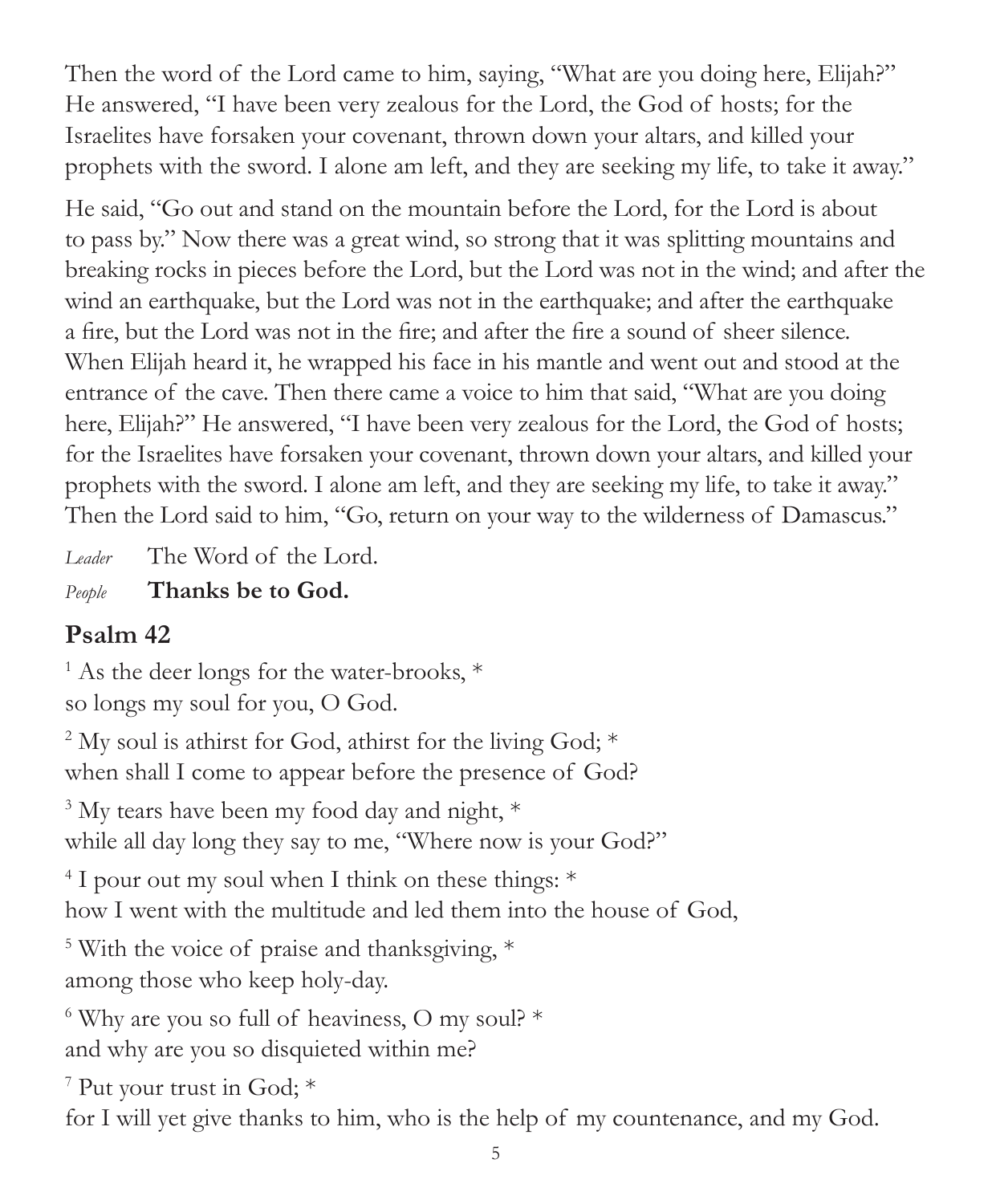8 My soul is heavy within me; \* therefore I will remember you from the land of Jordan, and from the peak of Mizar among the heights of Hermon. <sup>9</sup> One deep calls to another in the noise of your cataracts;  $*$ all your rapids and floods have gone over me. <sup>10</sup> The Lord grants his loving-kindness in the daytime;  $*$ in the night season his song is with me, a prayer to the God of my life.  $11$  I will say to the God of my strength, "Why have you forgotten me? \* and why do I go so heavily while the enemy oppresses me?" <sup>12</sup> While my bones are being broken,  $*$ my enemies mock me to my face; <sup>13</sup> All day long they mock me  $*$ and say to me, "Where now is your God?" <sup>14</sup> Why are you so full of heaviness, O my soul?  $*$ and why are you so disquieted within me? <sup>15</sup> Put your trust in God;  $*$ 

for I will yet give thanks to him, who is the help of my countenance, and my God.

#### *All* **Glory to the Father, and to the Son, and to the Holy Spirit: as it was in the beginning, is now, and will be for ever. Amen.**

### **The Second Reading** Galatians 3:23-29

*Leader* A reading from Paul's letter to the Galatians.

Now before faith came, we were imprisoned and guarded under the law until faith would be revealed. Therefore the law was our disciplinarian until Christ came, so that we might be justified by faith. But now that faith has come, we are no longer subject to a disciplinarian, for in Christ Jesus you are all children of God through faith. As many of you as were baptized into Christ have clothed yourselves with Christ. There is no longer Jew or Greek, there is no longer slave or free, there is no longer male and female; for all of you are one in Christ Jesus. And if you belong to Christ, then you are Abraham's offspring, heirs according to the promise.

6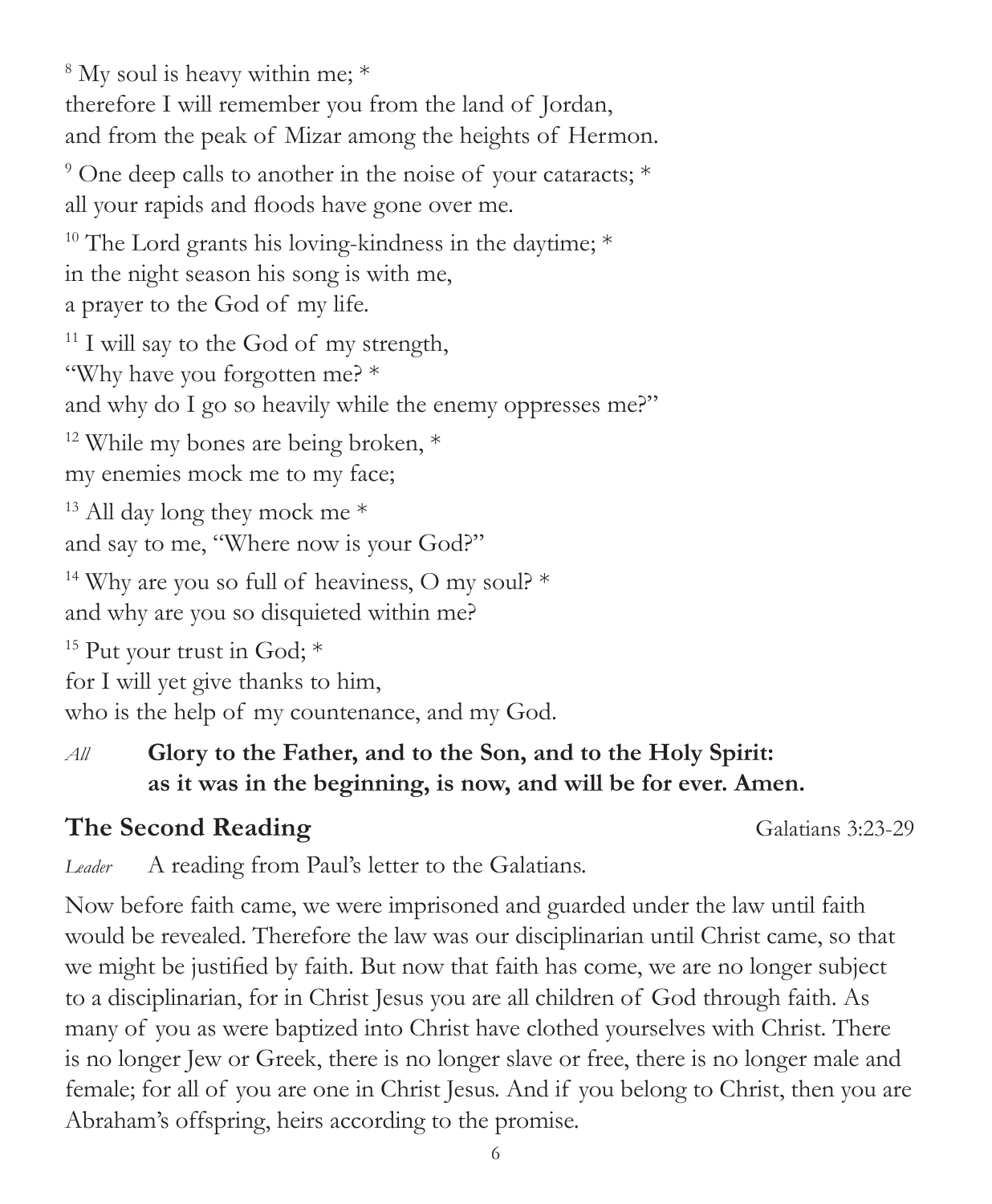*Leader* The Word of the Lord.

*People* **Thanks be to God.**

#### **The Sequence Hymn**

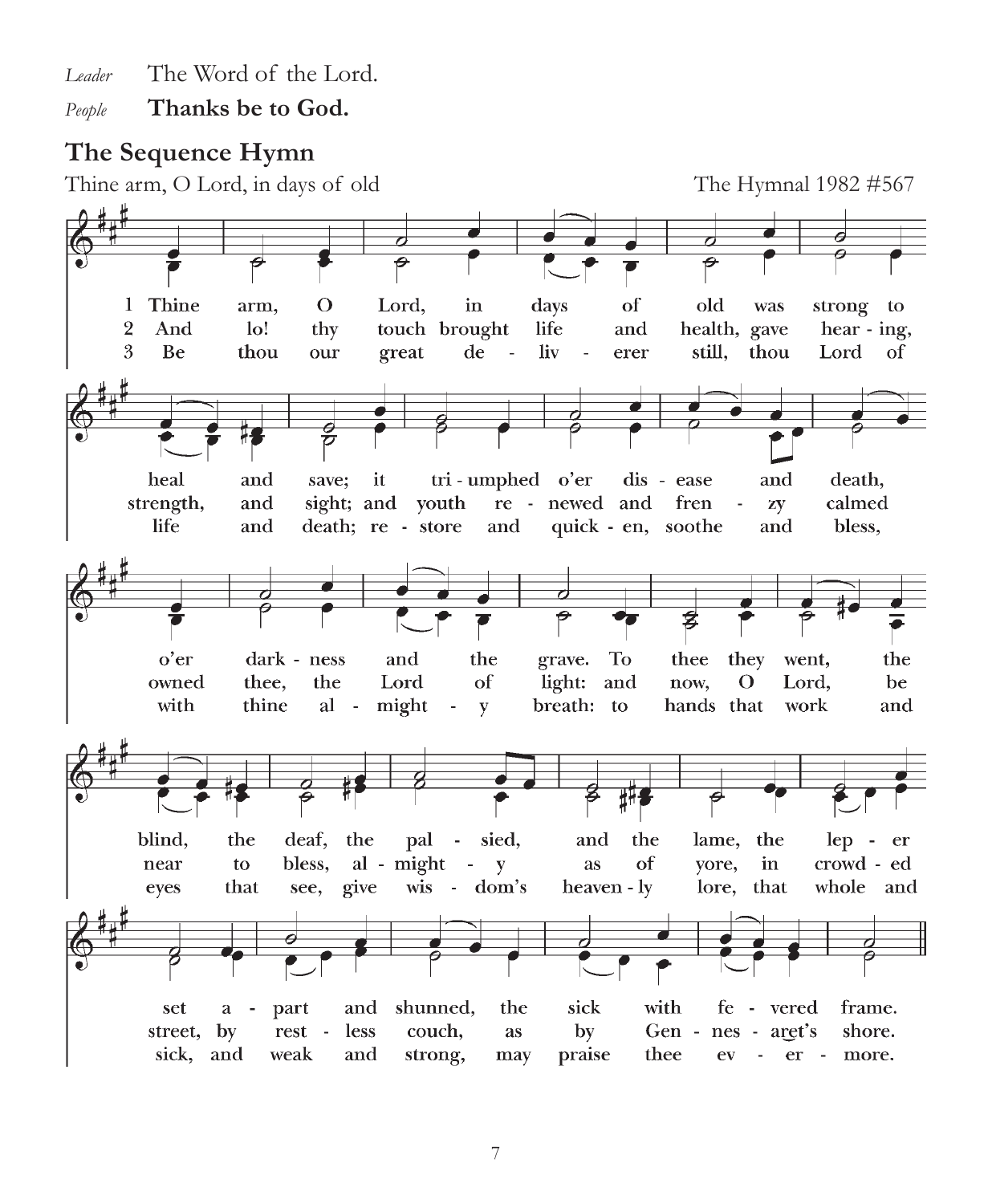# **Holy Gospel** Luke 8:26-39

# *Celebrant* The Gospel of our Lord Jesus Christ according to Luke.

#### *People* **Glory to you, Lord Christ.**

Jesus and his disciples arrived at the country of the Gerasenes, which is opposite Galilee. As he stepped out on land, a man of the city who had demons met him. For a long time he had worn no clothes, and he did not live in a house but in the tombs. When he saw Jesus, he fell down before him and shouted at the top of his voice, "What have you to do with me, Jesus, Son of the Most High God? I beg you, do not torment me" -- for Jesus had commanded the unclean spirit to come out of the man. (For many times it had seized him; he was kept under guard and bound with chains and shackles, but he would break the bonds and be driven by the demon into the wilds.) Jesus then asked him, "What is your name?" He said, "Legion"; for many demons had entered him. They begged him not to order them to go back into the abyss.

Now there on the hillside a large herd of swine was feeding; and the demons begged Jesus to let them enter these. So he gave them permission. Then the demons came out of the man and entered the swine, and the herd rushed down the steep bank into the lake and was drowned.

When the swineherds saw what had happened, they ran off and told it in the city and in the country. Then people came out to see what had happened, and when they came to Jesus, they found the man from whom the demons had gone sitting at the feet of Jesus, clothed and in his right mind. And they were afraid. Those who had seen it told them how the one who had been possessed by demons had been healed. Then all the people of the surrounding country of the Gerasenes asked Jesus to leave them; for they were seized with great fear. So he got into the boat and returned. The man from whom the demons had gone begged that he might be with him; but Jesus sent him away, saying, "Return to your home, and declare how much God has done for you." So he went away, proclaiming throughout the city how much Jesus had done for him.

*Celebrant* The Gospel of the Lord.

#### *People* **Praise to you, Lord Christ.**

**The Sermon** The Rev. Lynn Campbell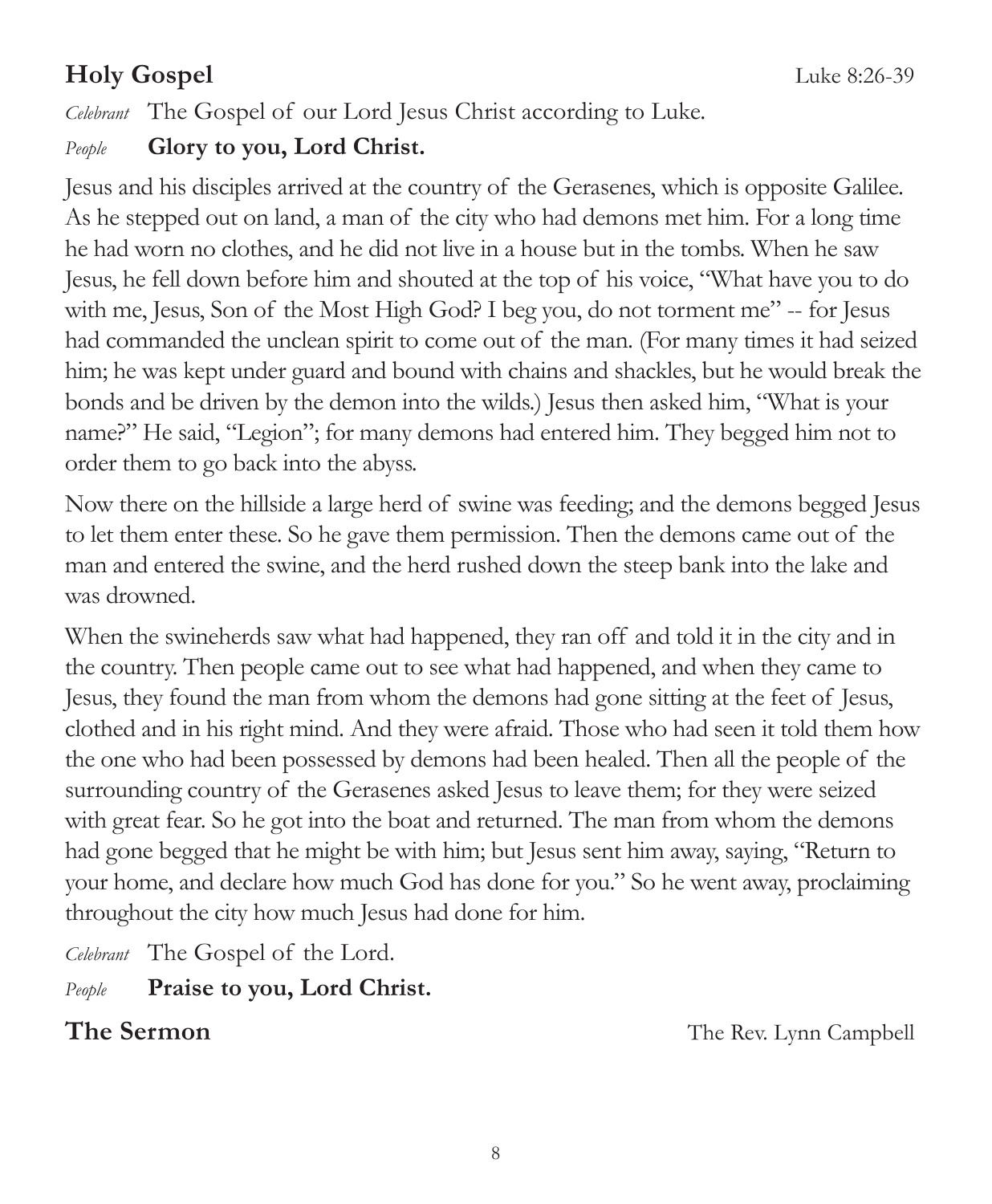**Nicene Creed** *Please stand as you are able.*

**We believe in one God, the Father, the Almighty, maker of heaven and earth, of all that is, seen and unseen. We believe in one Lord, Jesus Christ, the only Son of God, eternally begotten of the Father, God from God, Light from Light, true God from true God, begotten, not made, of one Being with the Father. Through him all things were made. For us and for our salvation he came down from heaven: by the power of the Holy Spirit he became incarnate from the Virgin Mary, and was made man. For our sake he was crucified under Pontius Pilate; he suffered death and was buried. On the third day he rose again in accordance with the Scriptures; he ascended into heaven and is seated at the right hand of the Father. He will come again in glory to judge the living and the dead, and his kingdom will have no end. We believe in the Holy Spirit, the Lord, the giver of life, who proceeds from the Father and the Son. With the Father and the Son he is worshiped and glorified. He has spoken through the Prophets. We believe in one holy catholic and apostolic Church. We acknowledge one baptism for the forgiveness of sins. We look for the resurrection of the dead, and the life of the world to come. Amen.**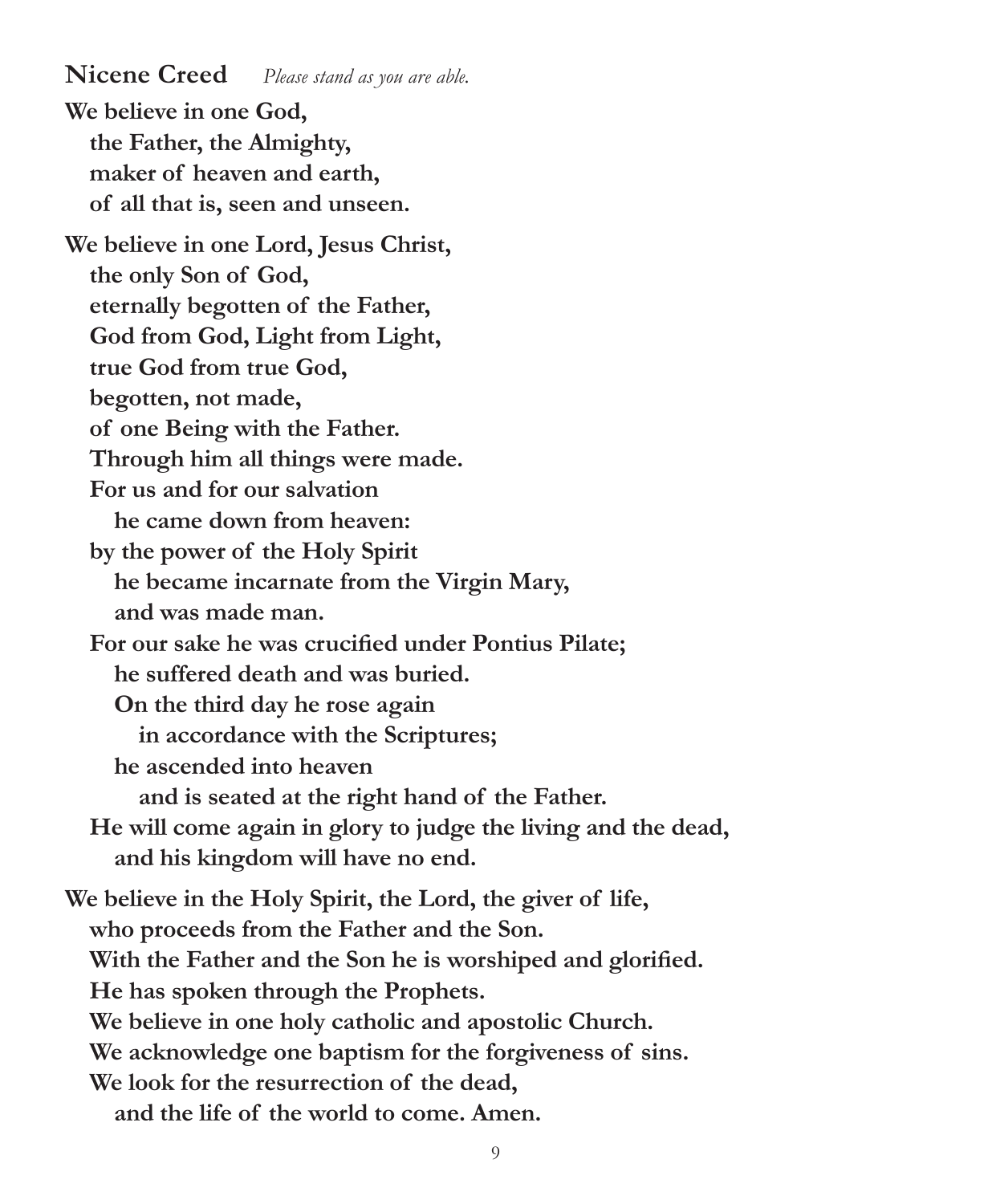# **The Prayers of the People**

There is no longer Jew or Greek, there is no longer slave or free, there is no longer male or female: for all of us are one in Christ Jesus. Let us pray as one body, saying, "We put our trust in you, O God; hear us; answer us; and send us forth."

Send out your light and your truth that they may lead your people into the joy and gladness we experience at your altar. Send us out to shine our light and share our joy. *Silence*

We put our trust in you, O God.

#### **Hear us; answer us; and send us forth.**

God our strength, remember those who feel forgotten, be the salvation for those who are being oppressed. Defend the cause of the innocent. Deliver the world from wickedness.

*Silence*

We put our trust in you, O God.

#### **Hear us; answer us; and send us forth.**

You, O Lord, grant your loving-kindness in the daytime, the night is filled with your songs: we thank you for blessing your creation with your presence at all times and all seasons. We pray in thanksgiving for the marriage of Amy Tortorello and Seth Waltz, and we offer our own thanksgivings, either silently or aloud.

*Silence*

We put our trust in you, O God.

#### **Hear us; answer us; and send us forth.**

Lord Jesus, break the chains of those held in bondage. Restore those forgotten by society. May all prisoners and captives, by the power of your love and mercy, have their dignity renewed.

*Silence*

We put our trust in you, O God.

#### **Hear us; answer us; and send us forth.**

We pray for those weighed down by heavy souls. We pray for those who feel like they are in over their heads; for the disquieted and for the ill. Bless and heal those for whom we pray, especially those who have asked for our prayers: B.B., Henry, Karen A., Linda C., James D., Ellie L., Nancy M., Lisa M., Eva M., Mary M., Gerylin M., Alex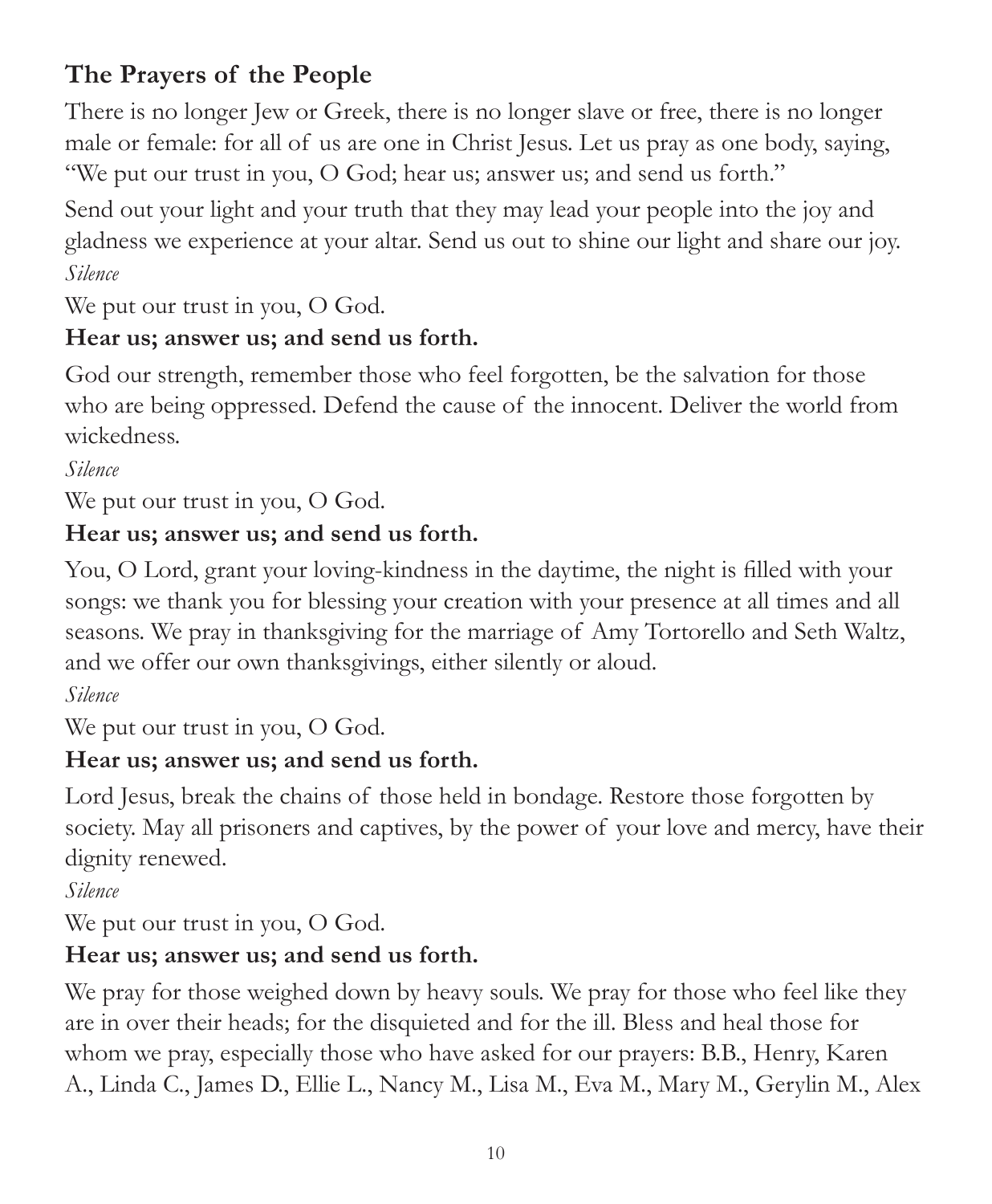S., Chris T., Scott T., Leslie V., Stacey Y., Charles T., and Beverly R. We offer our own petitions, either silently or aloud.

#### *Silence*

We put our trust in you, O God.

#### **Hear us; answer us; and send us forth.**

O God, in Christ Jesus you have made us your children. We pray for the dying and the dead. Bring them into your heavenly dwelling where they may be at home with you forever.

*Silence* We put our trust in you, O God.

#### **Hear us; answer us; and send us forth.**

*Celebrant* Almighty and eternal God, ruler of all things in heaven and earth: Mercifully accept the prayers of your people, and strengthen us to do your will; through Jesus Christ our Lord. **Amen.**

#### **Confession of Sin**

*Celebrant* Let us confess our sins against God and our neighbor. *Minister and People*

**Most merciful God, we confess that we have sinned against you in thought, word, and deed, by what we have done, and by what we have left undone. We have not loved you with our whole heart; we have not loved our neighbors as ourselves. We are truly sorry and we humbly repent. For the sake of your Son Jesus Christ, have mercy on us and forgive us; that we may delight in your will, and walk in your ways, to the glory of your Name. Amen.**

*Celebrant* Almighty God have mercy on you, forgive you all your sins through our Lord Jesus Christ, strengthen you in all goodness, and by the power of the Holy Spirit keep you in eternal life. **Amen.**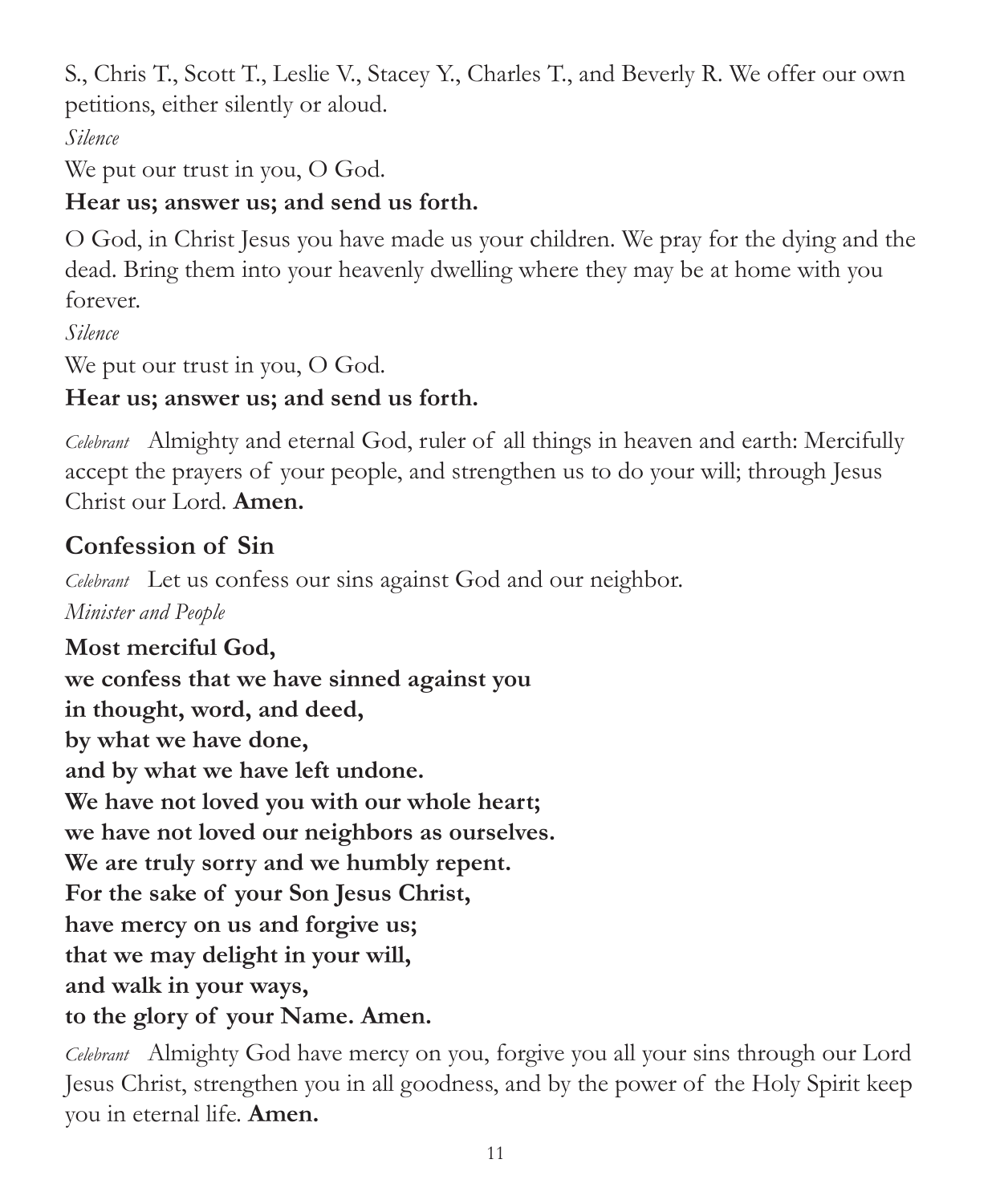#### **Peace**

*Celebrant* The peace of the Lord be always with you.

*People* **And also with you.**

### **The Announcements**

#### **The Offertory Anthem**

Opening Glass

# **The Antiphon at the Offertory**

*Celebrant* All things come of thee, O Lord.

*People* **And of thine own have we given thee.**

# **The Holy Communion**

**The Great Thanksgiving** Eucharistic Prayer A, Expansive

- *Celebrant* The Lord be with you.
- *People* **And also with you.**
- *Celebrant* Lift up your hearts.
- *People* **We lift them to the Lord.**
- *Celebrant* Let us give thanks to the Lord our God.
- *People* **It is right to give our thanks and praise.**

*Celebrant* It is right, and a good and joyful thing, always and everywhere to give thanks to you, Father Almighty, Creator of heaven and earth, through Jesus Christ our Lord. In fulfillment of his true promise, the Holy Spirit came down from heaven, lighting upon the disciples, to teach them and to lead them into all truth; uniting peoples of many tongues in the confession of one faith, and giving to your Church the power to serve you as a royal priesthood, and to preach the Gospel to all nations.

Therefore we praise you, joining our voices with Angels and Archangels and with all the company of heaven, who for ever sing this hymn to proclaim the glory of your Name:

**The Sanctus** The Hymnal 1982 #S-124  $\bullet\quad \bullet$  $\overline{\bullet}$ Ho - ly, ho - ly, ho - ly Lord, God of pow-er and might, hea-ven and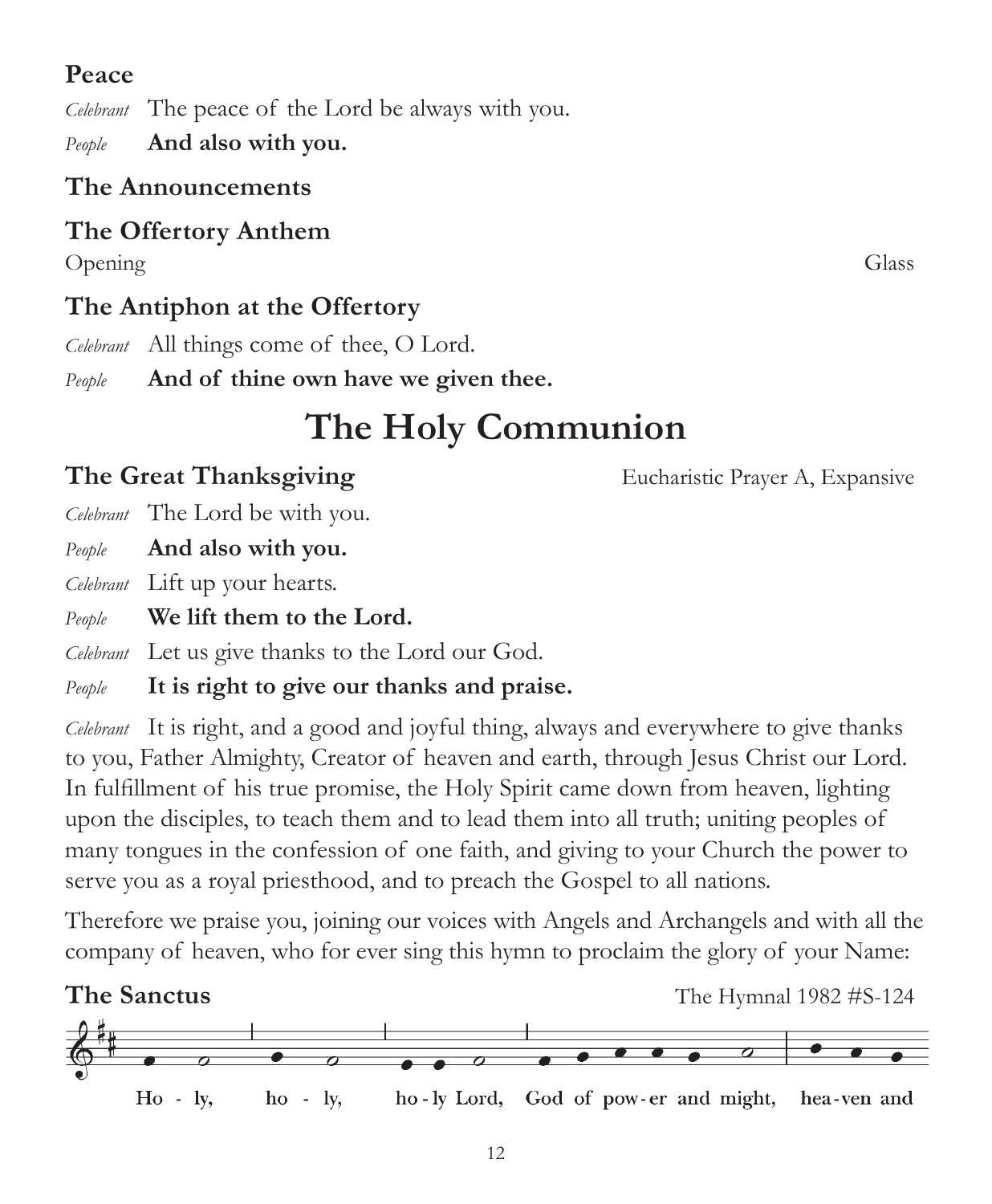

Bless-ed is he who comes in the name of the Lord. Ho-san-na in the high  $\sim$ est. *Please stand or kneel as you are able.*

*Celebrant* Holy and gracious God: In your infinite love you made us for yourself; and, when we had fallen into sin and become subject to evil and death, you, in your mercy, sent Jesus Christ, your only and eternal Son, to share our human nature, to live and die as one of us, to reconcile us to you, the God and maker and of all.

Jesus stretched out his arms upon the cross, and offered himself in obedience to your will, a perfect sacrifice for the whole world.

On the night he was handed over to suffering and death, our Savior Jesus Christ took bread; and when he had given thanks to you, he broke it, and gave it to his disciples, and said, "Take, eat: This is my Body, which is given for you. Do this for the remembrance of me."

After supper Jesus took the cup of wine; and when he had given thanks, he gave it to them, and said, "Drink this, all of you: This is my Blood of the new Covenant, which is shed for you and for many for the forgiveness of sins. Whenever you drink it, do this for the remembrance of me."

Therefore we proclaim the mystery of faith:

#### **Christ has died. Christ is risen. Christ will come again.**

We celebrate the memorial of our redemption, Almighty God, in this sacrifice of praise and thanksgiving. Recalling Christ's death, resurrection, and ascension, we offer you these gifts.

Sanctify them by your Holy Spirit to be for your people the Body and Blood of your Son, the holy food and drink of new and unending life in Christ. Sanctify us also that we may faithfully receive this holy Sacrament, and serve you in unity, constancy, and peace; and at the last day bring us with all your saints into the joy of your eternal kingdom.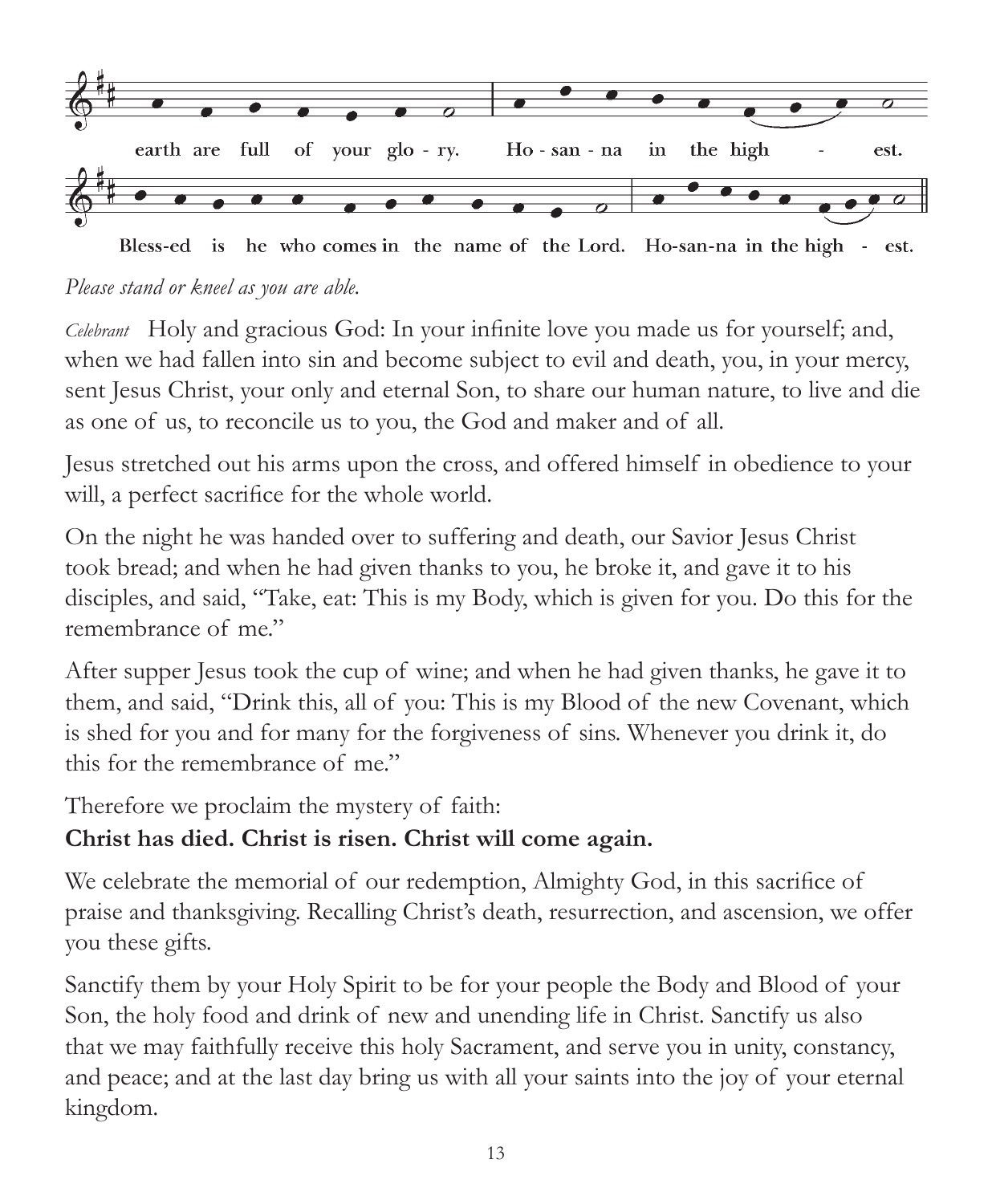All this we ask through Jesus Christ our Savior. By Christ, and with Christ, and in Christ, in the unity of the Holy Spirit all honor and glory is yours, Almighty God, now and for ever.

*People* **AMEN.**

*Celebrant* And now, as our Savior Christ has taught us, we are bold to say,

*All* **Our Father, who art in heaven, hallowed be thy name, thy kingdom come, thy will be done, on earth as it is in heaven. Give us this day our daily bread. And forgive us our trespasses, as we forgive those who trespass against us. And lead us not into temptation, but deliver us from evil. For thine is the kingdom, and the power, and the glory, for ever and ever. Amen.**

# **Breaking of the Bread**

*The Celebrant breaks the consecrated Bread.*



*Celebrant* The Gifts of God for the People of God. Take them in remembrance that Christ died for you, and feed on him in your hearts by faith, with thanksgiving.

# **Communion**

*All are welcome to receive Communion at God's Table.* 

# **Postcommunion Prayer**

*Celebrant* Let us pray.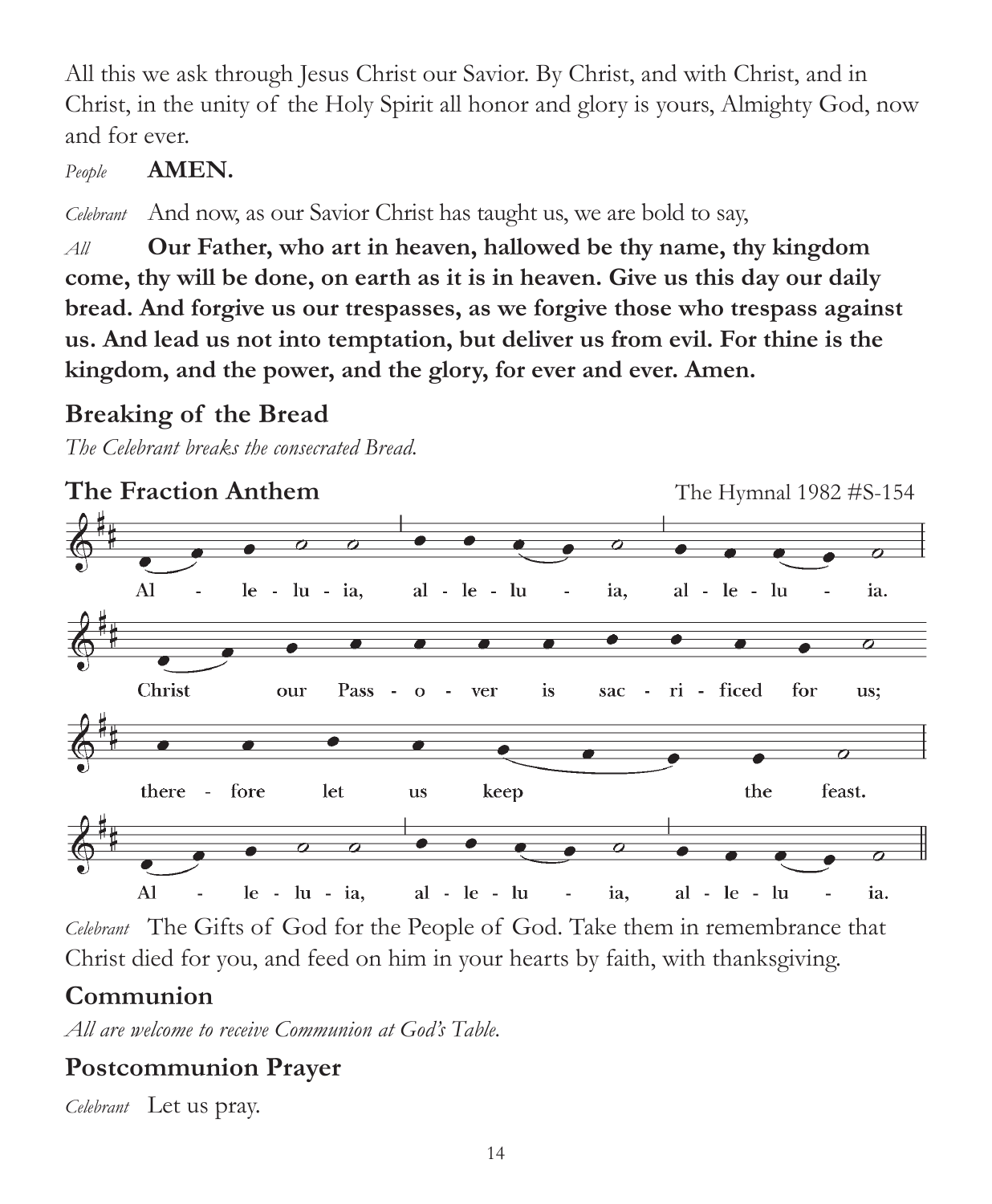*All* **Eternal God, heavenly Father, you have graciously accepted us as living members of your Son our Savior Jesus Christ, and you have fed us with spiritual food in the Sacrament of his Body and Blood. Send us now into the world in peace, and grant us strength and courage to love and serve you with gladness and singleness of heart; through Christ our Lord. Amen.**

**The Blessing** *The Celebrant says the blessing. The people respond* **Amen.**

#### **The Recessional Hymn**



6 Glory to God and praise and love be now and ever given by saints below and saints above, the Church in earth and heaven.